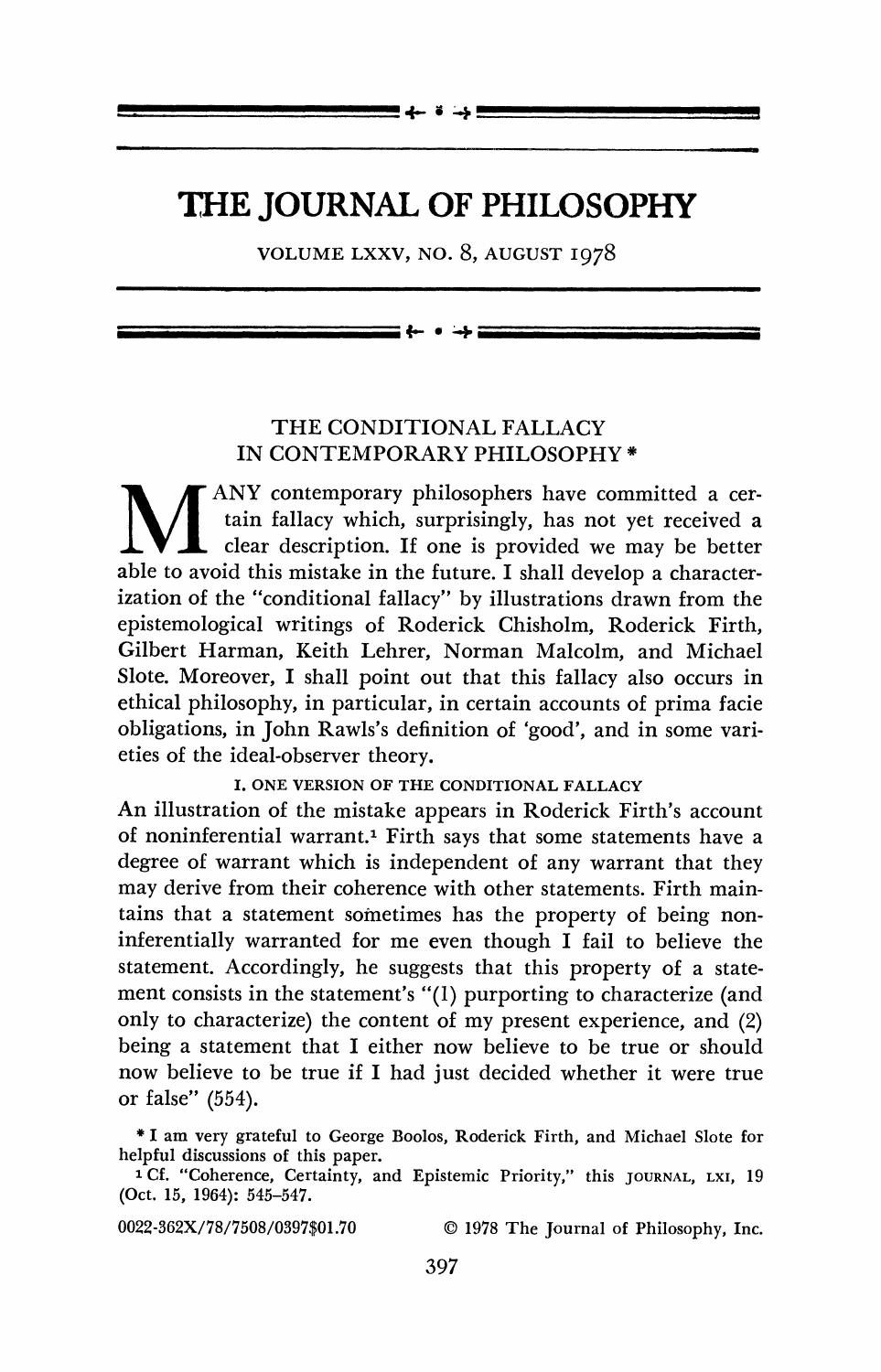**By including the subjunctive conditional clause in (2), Firth has overlooked certain counterexamples that he could have detected by considering how the presence of the property he is analyzing depends on whether or not the antecedent of his conditional actually obtains. He might have considered a case similar to that of Mr. Earlybird, who in fact is sound asleep at t and for whom the following statement h is not at all warranted: "It sounds to me exactly as if I am hearing my wife telling me she was the first one up." We may nonetheless suppose that, on this particular morning, his wife is so surprised by the unusual fact of being the first one up that she can hardly wait to tell her husband-but is, out of consideration, holding her tongue. We may suppose, further, that if, contrary to fact, Mr. Earlybird had just begun the process mentioned in the antecedent of Firth's conditional, that is, the process of deciding whether or not h is true, he would consequently have shown signs of awakening and they would immediately have caused Mrs. Earlybird to announce that she was, indeed, the first one up. Mr. Earlybird's resulting sense experience would, in turn, both have led him to decide to believe h at t and have been a reason for h's having the property of being noninferentially warranted for him. Thus, even though Mrs. Earlybird is in fact not speaking, Firth's conditional concerning the hypothetical situation that I have described is true, and it incorrectly leads one to claim that h is noninferentially warranted at t for the slumbering Mr. Earlybird.2** 

**Since Firth's analysis of the property in question commits him to a corresponding analysis of the statement that a proposition has that property, it will prove useful to propose the following initial** 

**2 We can find counterexamples in waking experience. Women utilize Lamaze techniques during childbirth in order to reduce the severity of pain through concentration on breathing exercises and hand motions. As their thoughts stray back to possible pain, such discomfort is apt to increase. If a certain woman had attempted to decide whether or not some lengthy, complex statement correctly described her pain, rather than concentrating on her exercises, then the pain might, contrary to fact, have been of just such a nature. It is unacceptably paradoxical to maintain that the statement is actually warranted for her in spite of the fact that, awake and aware, she fails to believe that she has such pain, does not in fact have it, and may even lack any good inferential reason**  for believing that she has it.

**Since these counterexamples depend upon what is due to the satisfaction of the antecedent of Firth's conditional, they are compatible with the view that**  subjunctive conditionals, when counterfactual, do not have to survive "back**tracking" claims. See Jonathan Bennett, "Counterfactuals and Possible Worlds,"**  Canadian Journal of Philosophy, **IV, 2 (December 1974): 381-402**, and David **Lewis, Counterfactuals (Cambridge, Mass.: Harvard, 1973).**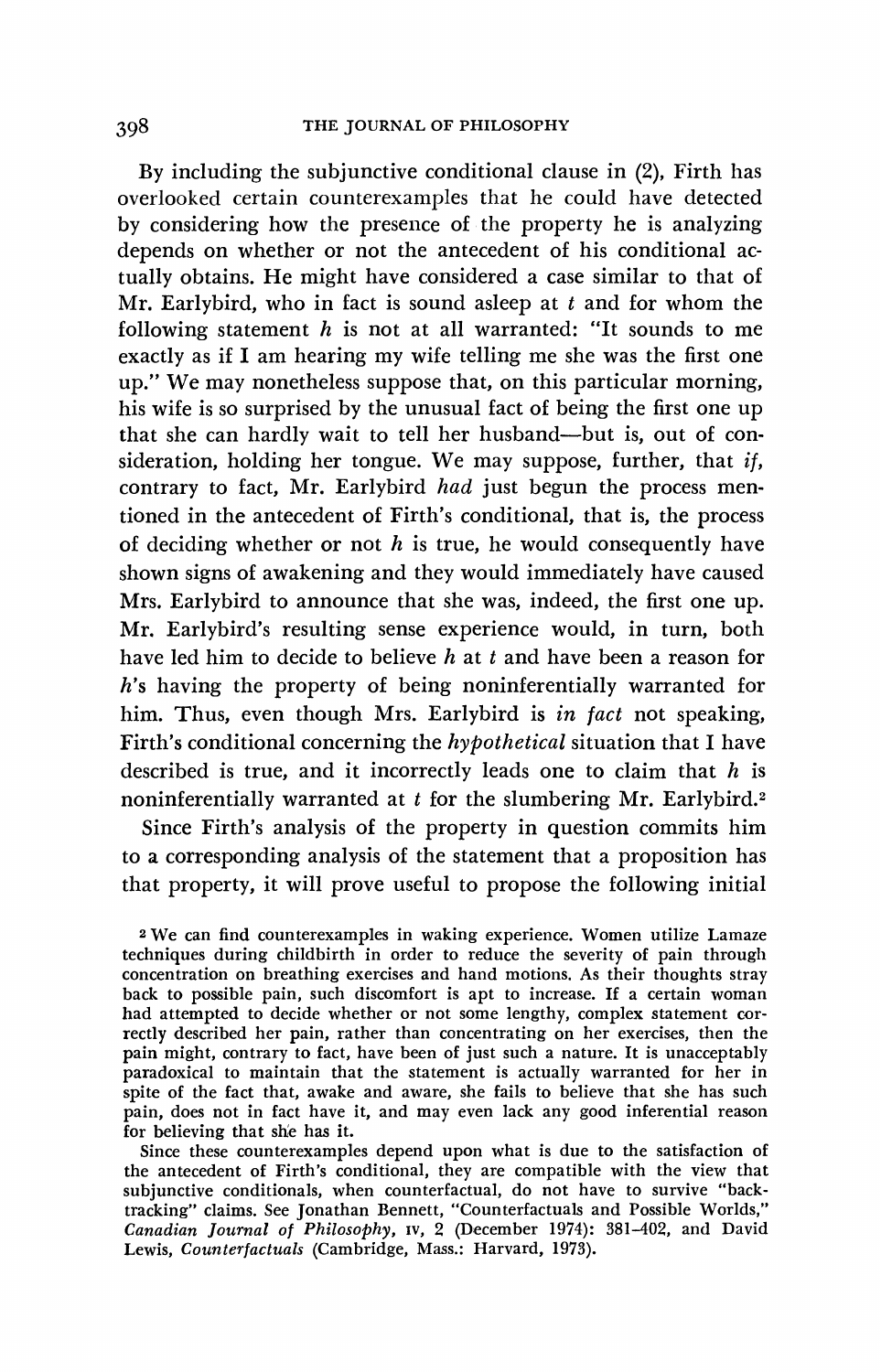### **characterization of one version of the conditional fallacy:**

A mistake one makes in analyzing or defining a statement p by pre**senting its truth as dependent, in at least some specified situations,**  upon the truth (falsity) of a subjunctive conditional  $\varnothing$ <sup>3</sup> of the form: **'If state of affairs a were to occur, then state of affairs b would occur',4 when** 

**(Version 1) one has failed to notice that the truth value of p sometimes depends on whether a actually occurs and does not depend merely upon the truth value of the analysans or definiens; moreover, one has failed to notice this because one has overlooked the fact that**  in some of the specified situations (i) conditional  $\varnothing$  is true (false), **(ii) the analysans or definiens is true, (iii) state of affairs a does not occur, and (iv) if a were to occur then the occurrence of a or the occurrence of b or their combination (the occurrence of a or the absence of b or their combination) would be at least part of the cause**  of something that would make  $p$  true, although  $p$  is actually false.

#### **II. A SECOND VERSION OF THE CONDITIONAL FALLACY**

**An illustration of a second version of this mistake appears in the following definition, offered by Keith Lehrer: "But what does it mean to say that reasons give a man knowledge? It means that if he were asked, 'How do you know that?' and he were to give those reasons, his answer would be correct. Those reasons explain how he knows." 5 But suppose that Mr. Silent, the only friend of Mr. Faker, knows that they will remain friends in the immediate future. Yet Mr. Faker pretends to all others that he himself is a misanthrope, and the continuation of the friendship depends on Mr. Silent's keeping the secret. Mr. Nosey, who suspects that the former two are friends, asks Mr. Silent in front of Mr. Faker, "How do you know that you will remain friends with Mr. Faker in the immediate future?" Mr. Silent does know this, but would not if he were to state his actual reasons.** 

**In this example, giving an answer would cause the end of the friendship and make the answer incorrect. A person does not give** 

**3 The qualification, "in at least some specified situations," allows for cases in**  which ' $\varphi$ ' is embedded in another phrase. For example, when  $p$  is the statement **that some given statement has the property of being non-inferentially war**ranted, Firth's analysans has the form: 'q and (r or  $\varnothing$ )'. We may say that it presents the truth of  $p$  as dependent upon the truth of  $\varnothing$  in the "specified **situations" where r is false.** 

**<sup>4</sup>I shall follow the common practice of construing subjunctive conditionals so that they may, but need not, be contrary to fact.** 

<sup>5</sup> "How Reasons Give Us Knowledge, or the Case of the Gypsy Lawyer," this **JOURNAL, LXVIII, 10 (May 20, 1971): 311-313; p. 312.**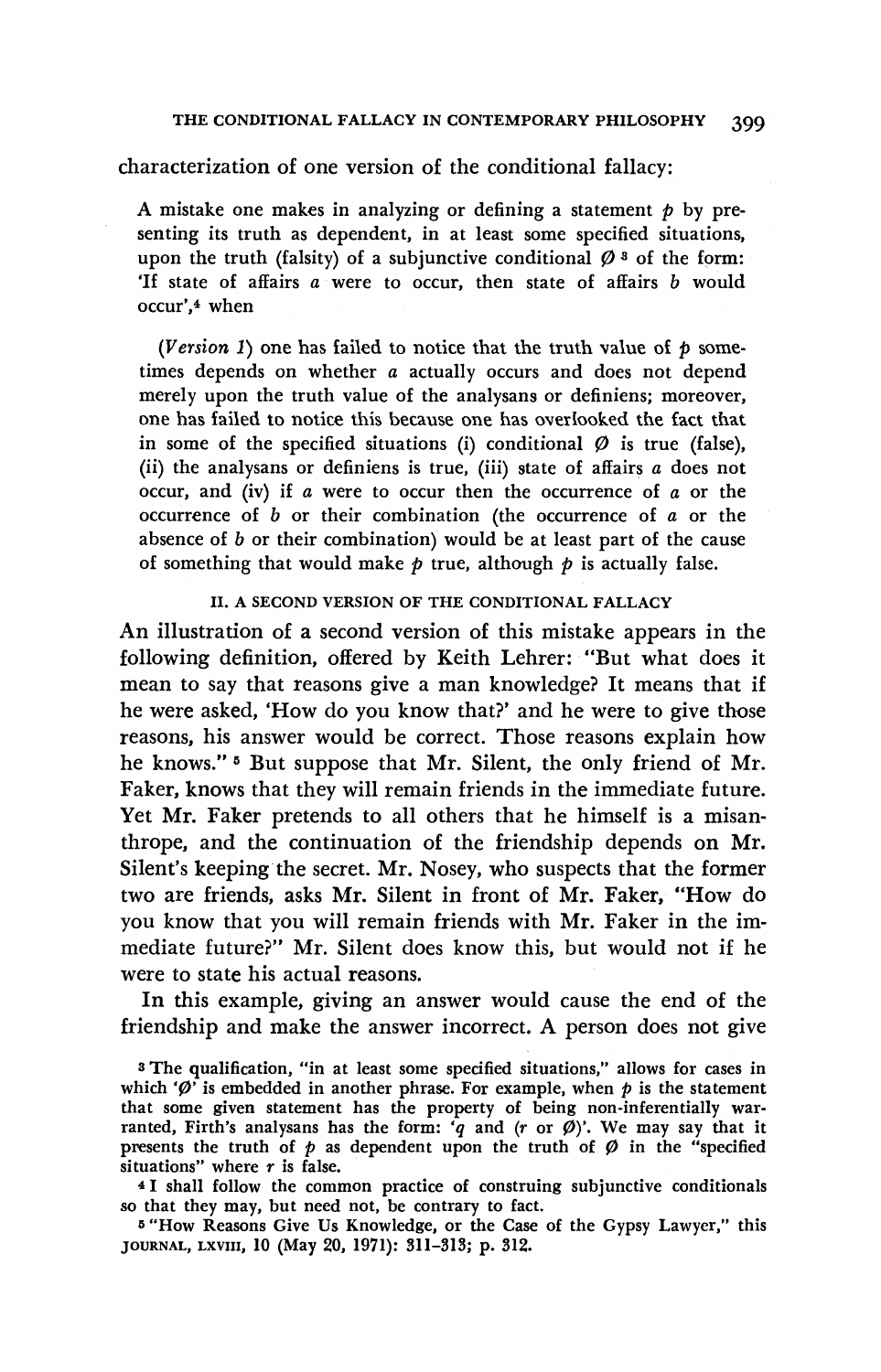**a correct answer to the question, "How do you know that**  $p$ **?" by citing certain reasons when in the situation where he gives those**  reasons he does *not* know that  $p^6$ . Thus, on the present reading, **Lehrer's definition illustrates a second version of the conditional fallacy:** 

**(Version 2) one has overlooked the fact that, in some of the speci**fied situations, statement  $p$  is actually true, but, if  $a$  were to occur, **then it would be at least a partial cause of something that would make b fail to occur (make b occur).** 

**III. A GENERAL DESCRIPTION OF THE CONDITIONAL FALLACY The illustrations and descriptions of the fallacy have thus far spoken only of overlooked causal connections. But causal considerations may not always be the pertinent ones, and there are other types of connections which a philosopher may have disregarded. This will require us to broaden the characterization of the fallacy and to explain what the two versions have in common.** 

**In the first edition of Theory of Knowledge,7 Roderick Chisholm distinguishes three attitudes toward propositions: believing, disbelieving, and "withholding," that is, neither believing nor disbelieving. He maintains that** 

**... what is suggested when we say of one of these attitudes that it is more reasonable than another is this: If the person in question were a rational being, if his concerns were purely intellectual, and if he were to choose between the two attitudes, then he would choose the more reasonable in preference to the less reasonable (21/2).** 

**This account may be construed in different ways, depending upon what Chisholm intends by the term 'concerns'. Michael Slote interprets the term as covering the person's desires, and concurs with the resulting definition.8 However, the definition is then subject to the following counterexample: Consider Professor Chisholm's own epistemic attitudes regarding proposition h: 'Chisholm's con-**

**<sup>6</sup> In his book, Knowledge (Oxford: Clarendon, 1974), Lehrer says that "we may say that a justification based on evidence explains how a man knows that p if and only if that justification would be a correct answer for the man to the question 'How do you know that p?'" (126). The crucial question is, instead, of the form, 'How does S know that p?' and a correct answer may be able to be given only by someone other than S. Yet it still may justify S's believing that p, even when S does not say that he believes that p. Thus, in his earlier paper, the consequent of Lehrer's conditional should have read, 'his answer**  would explain his actual knowledge that p,' and the whole conditional could **have simply been replaced by 'r explains how S knows that p.'** 

**<sup>7</sup>Englewood Cliffs, N.J.: Prentice-Hall, 1966.** 

**<sup>8</sup> Cf. Reason and Scepticism (London: Allen & Unwin, 1970), pp. 85/6.**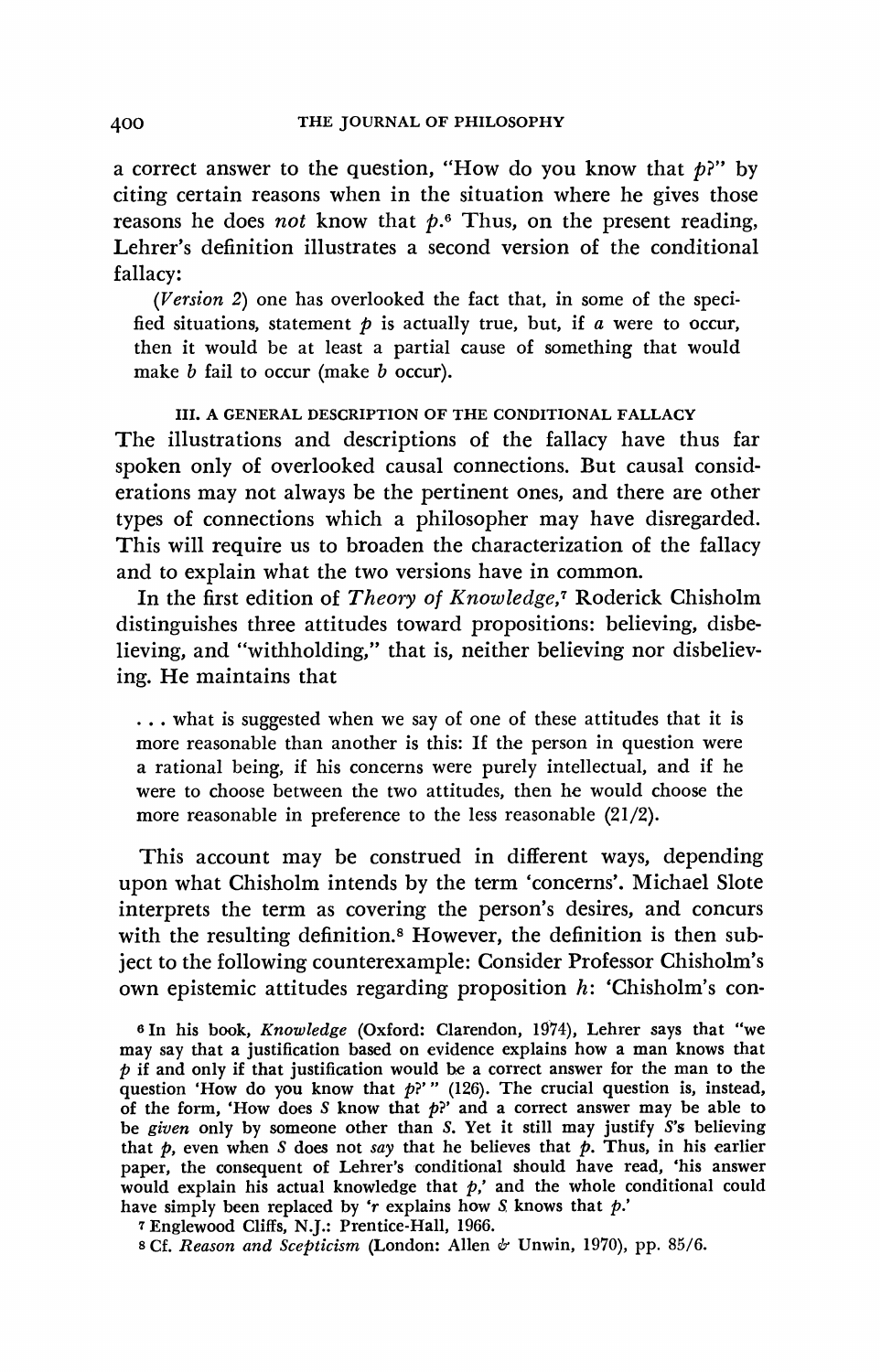**cerns are purely intellectual'. In reality, it is false that believing h is more reasonable for Chisholm than disbelieving h, since he surely knows that his concerns are not purely intellectual. But in a hypothetical situation where satisfaction of the antecedent in Chisholm's conditional made it true that his concerns were purely intellectual, he (or at least a subject of the example rather like Chisholm) would similarly know these concerns to be purely intellectual. Examining his concerns would lead him to believe h (assuming that he would have no Freudian scruples about the existence of lurking nonintellectual desires) and such a belief would become more reasonable. Chisholm's definition incorrectly treats it as being more reasonable in his actual situation.** 

**It is possible that, by speaking of S's "concerns," Chisholm actually meant instead to refer to S's duties or responsibilities. For, in a later account,9 Chisholm takes 'epistemic preferability' as the fundamental epistemic term to be explained, and suggests that, if**  we let  $p$  and  $q$  be epistemic attitudes including just believing or **withholding propositions, then** 

**... we might paraphrase the locution "p is epistemically preferable to q for S at t" in somewhat the following way: If S were a purely intellectual being, a being capable only of believing and of withholding belief, and if at t he had just the duty of trying his best to bring it about that, for every proposition, h, he then believe h if and only if h is true, then it would be more fitting to the situation in which he**  finds himself at  $t^{10}$  for him to bring about  $p$  at  $t$  than for him to bring about  $q$  at  $t$  (225).

**Yet a counterexample to this paraphrase, and to the previous definition given in Theory of Knowledge, arises when p is Chisholm's believing the proposition h': 'Chisholm is a purely intellectual being (in the present sense)' and q is his withholding h'. In reality, believing is not epistemically preferable for Chisholm, who is aware of the fact that he is not this type of purely intellectual being. But in a hypothetical situation where the antecedent of the conditional obtained, he (or at least a subject of the example rather like Chisholm) would be aware of his different capacities** 

**<sup>9</sup> Cf. "On the Nature of Empirical Evidence," in Roderick Chisholm and Robert J. Swartz, eds., Empirical Knowledge (Englewood Cliffs, N.J.: Prentice-Hall, 1973), pp. 224-249.** 

**<sup>10</sup>I read this as meaning: fitting to the hypothetical situation in which he would find himself at t. Otherwise, Chisholm's account fails to say anything intelligible about the epistemic attitudes involved in my counterexamples.**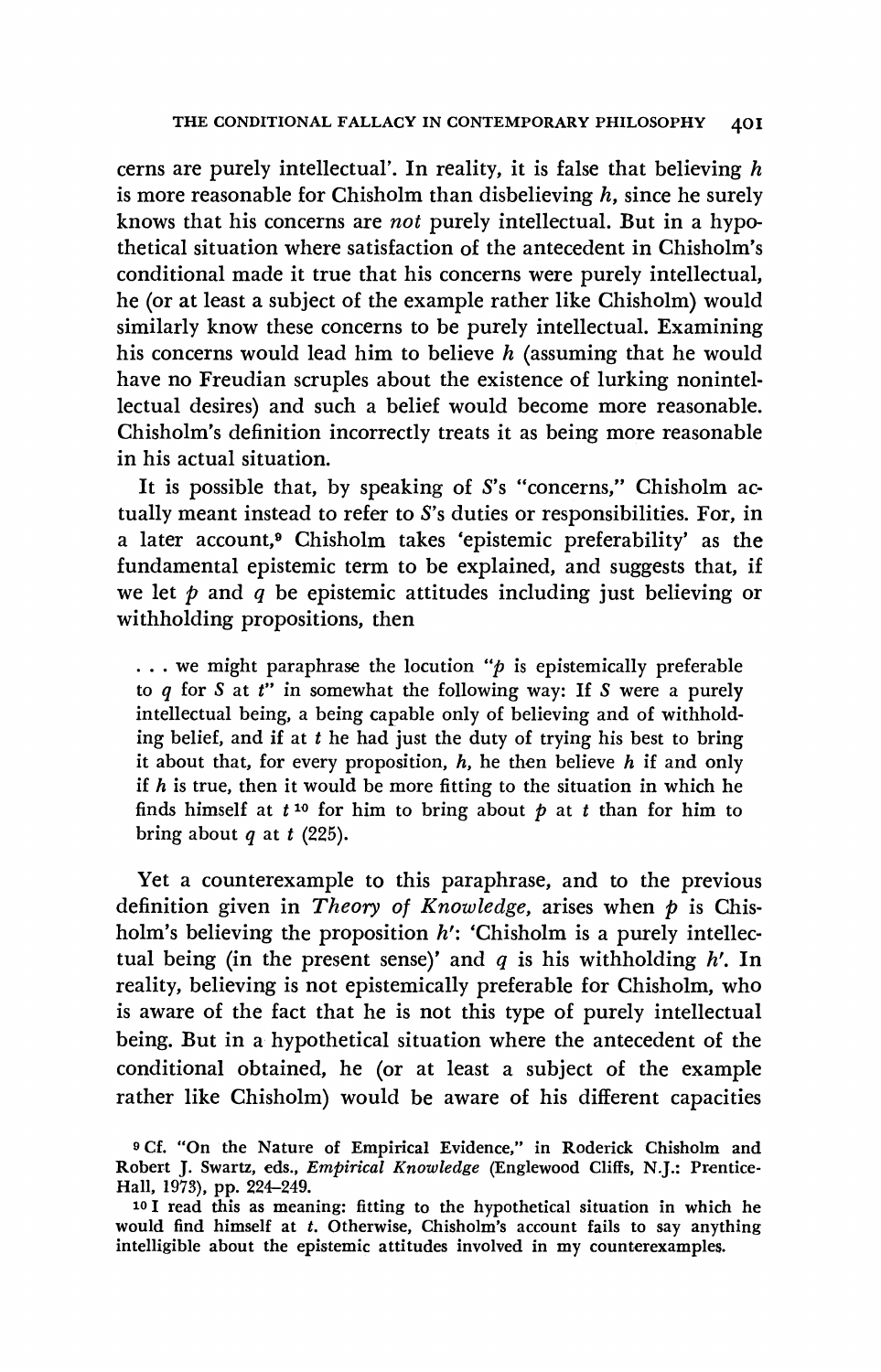**and would believe h', which would be more fitting and epistemically preferable.** 

**We must notice, nonetheless, that it is inappropriate to speak of the preceding counterexamples as examples where the occurrence of the state of affairs mentioned in the antecedent of the conditional causes Chisholm to believe h (or h'), or causes certain propositional attitudes to be fitting for him. Moreover, we shall later consider examples of the conditional fallacy in ethical philosophy where there are no relevant causal links involved.** 

**Thus, we need to broaden our former description of the conditional fallacy. There are further reasons for doing so. For example, Chisholm's account in his more recent paper is intended not as an analysis but as a paraphrase. In addition, our description of version 1 of the fallacy should allow for cases where the truth value of the statement in question would change from true to false upon the occurrence of a. We may, accordingly, characterize the conditional fallacy as follows:** 

**A mistake one makes in analyzing, defining, or paraphrasing a statement p or in giving necessary and sufficient conditions for the truth of that statement, by presenting its truth as dependent, in at least some specified situations, upon the truth (falsity) of a subjunctive**  conditional, Ø, of the form: 'If state of affairs a were to occur then **state of affairs b would occur', when** 

**(Version 1) one has failed to notice that the truth value of p sometimes depends on whether a actually occurs and does not merely depend upon the truth value of the analysans, definiens, paraphrase or list of necessary and sufficient conditions; moreover, one has failed to notice this because one has overlooked the fact that, in some of the**  specified situations, (i) conditional  $\emptyset$  is true (false), (ii) the analysans, **definiens, or paraphrase is true or the necessary and sufficient conditions are fulfilled, (iii) state of affairs a does not occur, and (iv) if a were to occur then the occurrence of a or the occurrence of b or their combination (the occurrence of a or the absence of b or their combination) would help make p true, although it is actually false [or help make p false, although it is actually true and although the analysans, definiens, or paraphrase would remain true or the necessary and sufficient conditions would remain fulfilled] or the states of affairs in question would occur at least partly because p would be true [or would be false] or because of what would make p true [or would make p false] or would together with the truth [or falsity] of p form at least part of a reason for some other occurrence; 11 or** 

**11 In the interests of generality, it should be noted that, even with this expansion, what I have just described is itself but one form that the first**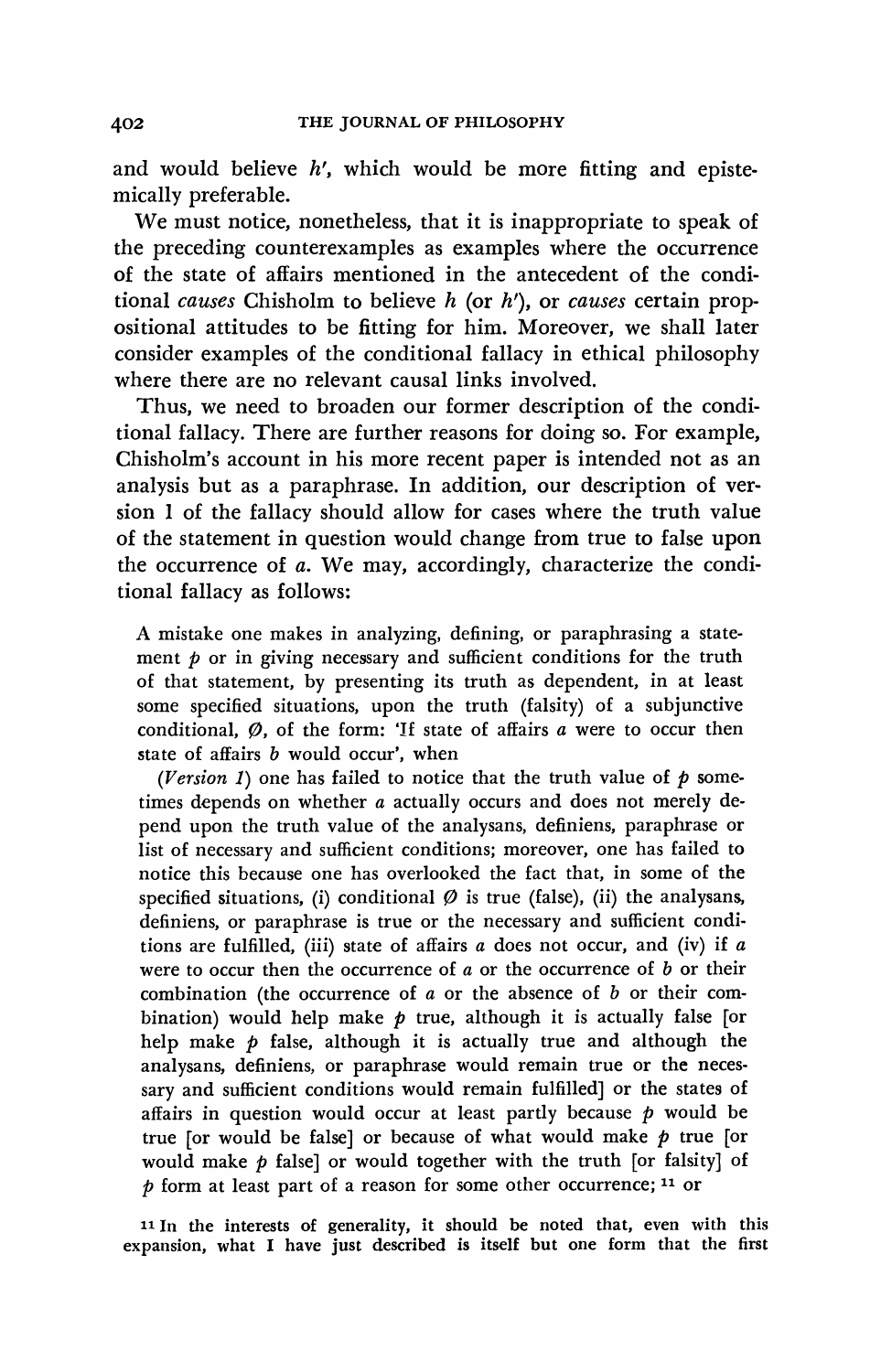#### **THE CONDITIONAL FALLACY IN CONTEMPORARY PHILOSOPHY 403**

**(Version 2) one has overlooked the fact that, in some of the speci**fied situations, statement  $p$  is actually true but if  $a$  were to occur then **the occurrence of a would be at least part of what would make b absent (make b occur) or a would occur at least partly because of the absence of b (occurrence of b) or because of what makes b absent (makes b occur),12 or would together with the absence of b (occurrence of b) form at least part of a reason for some other occurrence.13** 

**I believe that it is helpful to specify separately the two versions of this fallacy. But, with the above range of relations in mind, we could include both versions of the conditional fallacy under the following succinct description:** 

**One has overlooked the fact that in some of the specified situations the occurrence of certain relations involving factors that are mentioned in p or in the analysans (definiens, paraphrase, or list of necessary and sufficient conditions) is connected either with the occurrence of a or with the absence of a in such a way as to be responsible for a disparity between the truth value of p and the truth value of the analysans (definiens, etc.) in those situations.** 

**I do not think it useful to abbreviate this description even further by dropping all mention of the relations in question and by saying merely that the philosopher has made the mistake of over**looking the fact that there are situations where statement  $p$  has **the opposite truth value to that of the analysans, definiens, etc. For, in the examples I am discussing, the philosopher can be expected to know that to be a fact only because he can be expected** 

**version of the conditional fallacy may take. We might call it the counterfactual**  form, since the relevant counterexamples treat conditional  $\varnothing$  as counterfactual. **In what might be called the factual form of version 1, a actually occurs, and, if a were absent, then the absence of a or the absence of b or their combination (the absence of a or the occurrence of b or their combination) would be at least part of what would make the truth value of p differ from its actual value.** 

**<sup>12</sup>The phrase, 'or because of what makes b absent (makes b occur)', should be understood so as to be compatible with the point about back-tracking claims mentioned in fn 2.** 

**<sup>13</sup> We can further extend the description of the fallacy by allowing that version 1 can be committed even when a philosopher's account purports to pro**vide only a *sufficient* condition for the truth of statement p, and by allowing **that version 2 can be committed even when his account purports to provide only a necessary condition for the truth of p.** 

**A further qualification is needed in this description of the fallacy if the philosopher is attempting to provide only a set of materially necessary or**  sufficient conditions for the truth of p. In such cases, the putative counter**example must be not merely an imaginable situation but a situation that actually occurs.**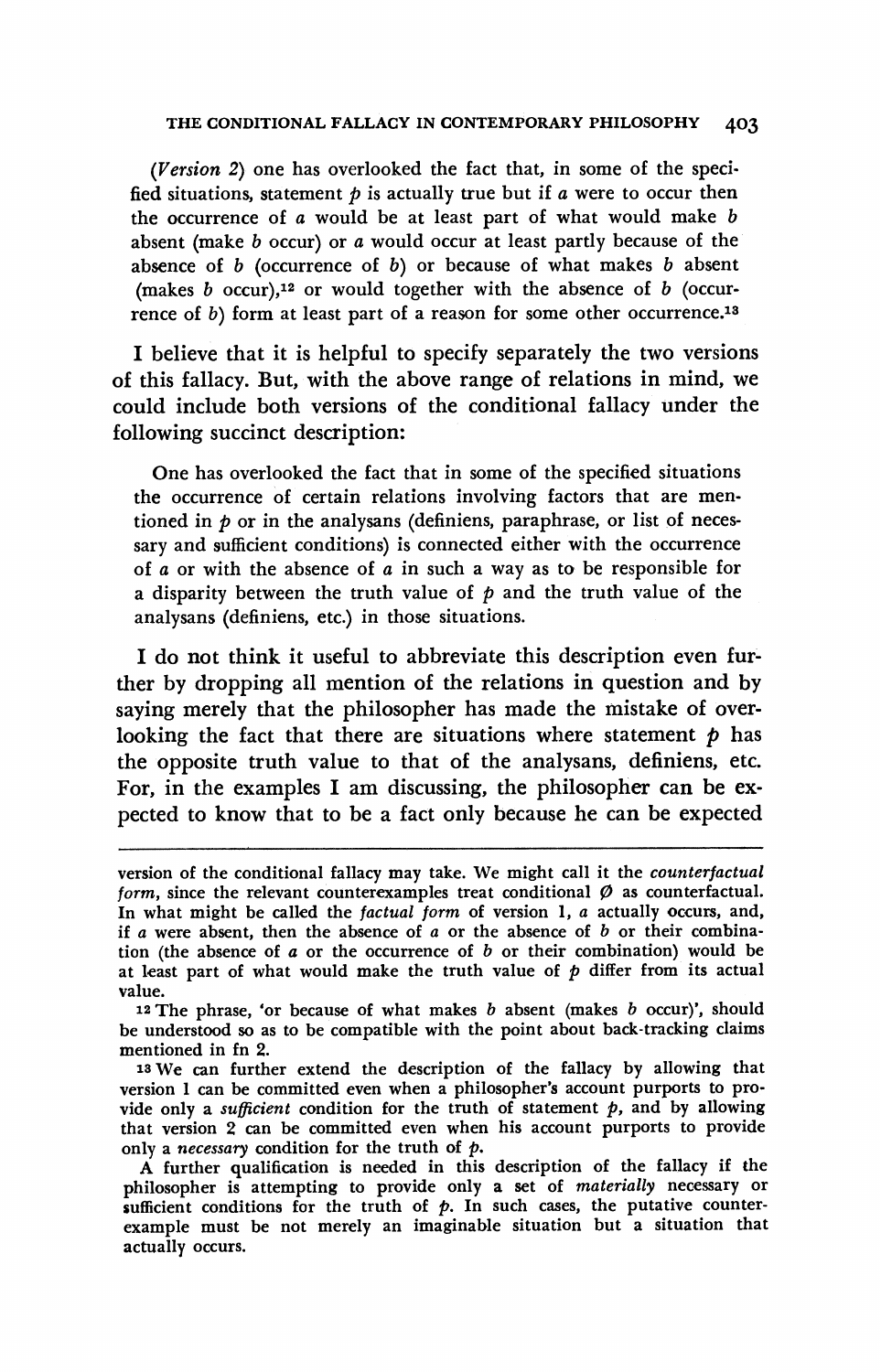**to bear in mind the relations in question. It is appropriate to say that a philosopher has made a mistake or committed a fallacy when that philosopher ought to have known better; otherwise, although his account itself might be said to be mistaken, it manifests an unlucky effort rather than the commission of a fallacy. (Moreover, the mistake just mentioned can be made when giving accounts that do not involve conditionals.)** 

**If we now consider a definition offered by Norman Malcolm14 we can explain the point of having included clause (ii) in our description of version 1, as well as the point of including a similar qualification within the first set of square brackets:** 

**Our definition of factual memory can now be stated in full as fol**lows: A person,  $B$ , remembers that  $p$  from a time,  $t$ , if and only if  $B$  knows that  $p$ , and  $B$  knew that  $p$  at  $t$ , and if  $B$  had not known at *t* that  $\phi$  he would not now know that  $\phi$  (236).

**Consider a set of circumstances in which the antecedent of the conditional contained in this definition obtains and in which the conditional is true. This will be a situation where the statement**  that B remembers that  $p$  from  $t$  is actually false. But such an ex**ample does not show that Malcolm has committed a fallacy. For in the situation described, the requirements in the definiens that B** knew at *t* that  $\hat{p}$ , and that **B** knows that  $\hat{p}$  are both unsatisfied, **and Malcolm naturally wishes the falsity of the definiens to correspond to the falsity of the statement being defined.** 

**IV. OTHER FALLACIES CONCERNING CONDITIONALS Appropriate objections may nonetheless be made to Malcolm's definition in order to illustrate several fallacies that a philosopher may commit when utilizing conditionals which need to be distinguished from the conditional fallacy. In what I shall call the fallacy of irrelevant conditionals, one overlooks the fact that there is a**  subset of the specified situations in which conditional  $\varnothing$  is simply **not relevant to a correct account of statement p.** 

**Stanley Munsat criticizes Malcolm in a manner which suggests that he regards Malcolm as having committed this fallacy. Munsat points out that I may remember from time t that, for example, I killed a deer while driving at t, but subsequently come across the**  same information: at a later time,  $t_1$ , someone tells me that I killed **a deer while driving at t. Thus, "I at least might know it now**  anyway, because of the remark made to me at  $t_1$ ."<sup>15</sup> Munsat con-

**14 Knowledge and Certainty (Englewood Cliffs, N.J.: Prentice-Hall, 1963). 15 The Concept of Memory (New York: Random House, 1966), p. 23.**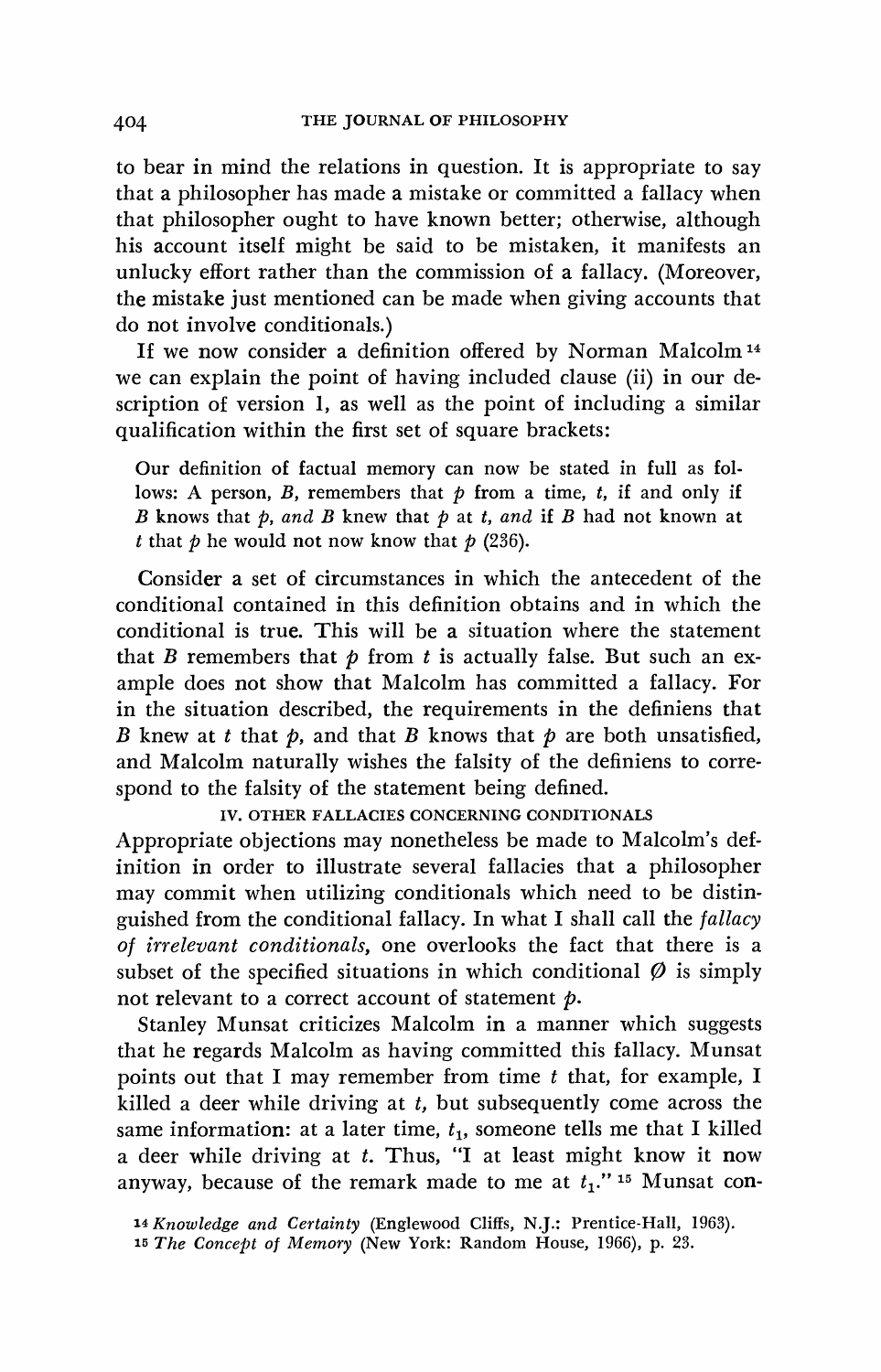**cludes that a suitable definition of factual memory simply "does not have a hypothetical as one of the conditions" (33).** 

**A related counterexample will show that Malcolm's definition also commits the conditional fallacy, and thus that it is possible**  for a philosopher to commit both fallacies at the same time. Let  $t_1$ **again be a time between t and the present. Suppose that astronaut Fallible does correctly remember having performed a certain procedure at t. Nonetheless, astronaut Backup was prepared to tell**  Fallible at  $t_1$  that the procedure had been performed, if Fallible **had shown by his behavior that he really did not know whether he had run through it (perhaps because it has become so automatic). In the present example, in contrast to that provided by Munsat, the satisfaction of the antecedent in Malcolm's conditional helps to explain the falsity of the consequent, and shows that Malcolm has committed version 2 of the conditional fallacy.** 

**It is, of course, possible to commit the first version of the conditional fallacy without committing the fallacy of irrelevant conditionals; the definiens may be faulty because of a requirement outside the conditional, and the truth value of an appropriate replacement for that requirement might vary in a suitable fashion with the occurrence or absence of a. Similarly, an account might commit the second version of the conditional fallacy merely because it requires a truth value for the conditional opposite to the value it should require, so that the conditional remains relevant to a correct account.** 

**The previous counterexamples to Malcolm's definition will also allow us to compare the conditional fallacy with what may be called the ceteris paribus fallacy, where one makes the mistake of overlooking the fact that the conditional that one's account presents as true (false) is nonetheless true (false) only other things equal. For example, one may have failed to notice that there is a**  subset of the specified situations where statement  $p$  is true and in which one's definiens requires conditional  $\varnothing$  to be true, yet in which circumstances happen to arise which prevent *b* from occur**ring when a does.** 

**Munsat's discussion shows that, for a person who remembers that p from time t, Malcolm's conditional is true other things equal, provided that we take "other things equal" as ruling out all alternative ways in which the person might have gained the present knowledge that p. Since Malcolm can be expected to be aware of**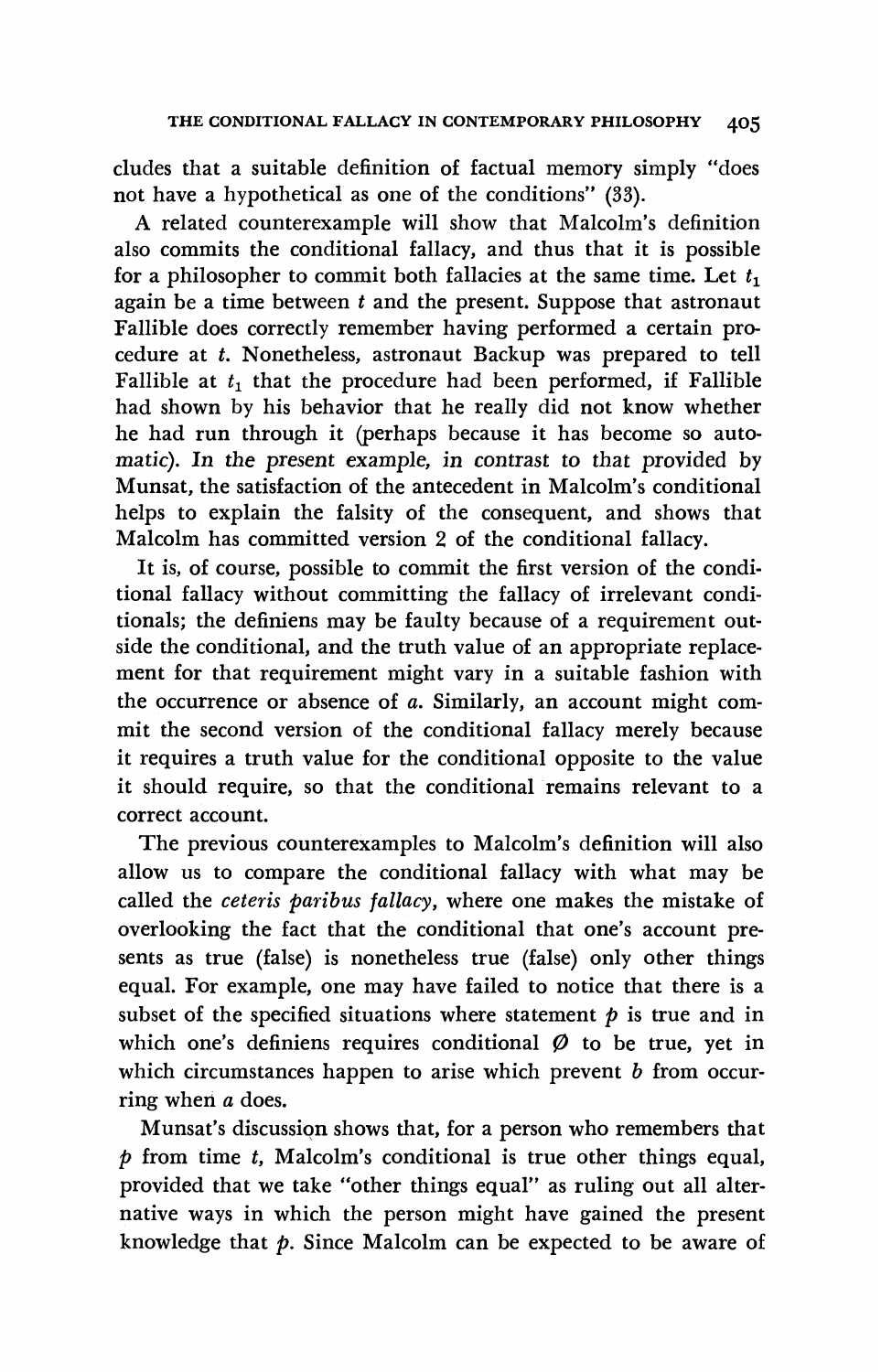**those alternatives, he commits the ceteris paribus fallacy as well as the two I have previously mentioned.** 

**One can commit the second version of the conditional fallacy without committing the ceteris paribus fallacy. A type of example in which this happens is when one commits the conditional fallacy together with what may be called the fallacy of contrary conditionals. In the latter fallacy, one overlooks the fact that the conditional that one's account presents as true (false) is simply false (true) and cannot even be said to be true (false) other things equal. For instance, some unsophisticated phenomenalist might try to analyze the statement that Dr. Crippen murdered his wife when and where he did in terms of conditionals about the multitude of appearances that would have been manifested to hypothetical viewers at many different spots in the room, overlooking the fact that Crippen would not have committed the crime in front of a witness (other than the victim).16** 

**A philosopher can commit the ceteris paribus fallacy without committing the conditional fallacy. For example, those factors**  which would block the occurrence of *b*, were *a* to occur, may them**selves have no particular connection with the occurrence or absence of a. That is, it may just be a coincidence that they would be present if a were to occur. Nonetheless, we might expect the philosopher to know that this type of coincidence can obtain in the present universe and not merely in some logically possible world.17 V. THE DIFFICULTY OF AVOIDING THE CONDITIONAL FALLACY** 

**Gilbert Harman points out an example of the second version of the conditional fallacy while discussing what it is for particular reasons to be those for which a person believes something and what it is for particular reasons to be those which give a person knowledge. He states that "a familiar suggestion is that relevant reasons are those a person would offer if asked to justify his belief. This suggestion cannot be correct. Albert may offer good reasons not because he thinks they are any good, but because he thinks they will convince his audience." 18 For instance, Albert may give his advisor not the real reasons for which Albert believes he will fail** 

**<sup>16</sup> I owe this illustration to Roderick Firth.** 

**<sup>17</sup> The "argument from perceptual relativity" is an attempt to show that phenomenalism cannot avoid the ceteris paribus fallacy, but not to show that it necessarily commits the second version of the conditional fallacy. [Cf. Firth, "Radical Empiricism and Perceptual Relativity," Philosophical Review, LIX, 2, 3 (April, July, 1950): 164-183, 319-331.]** 

**<sup>18</sup> "Kniowledge, Reasons, and Causes," this JOURNAL, LXVII, 21 (Nov. 5, 1970): 841-855; p. 843.**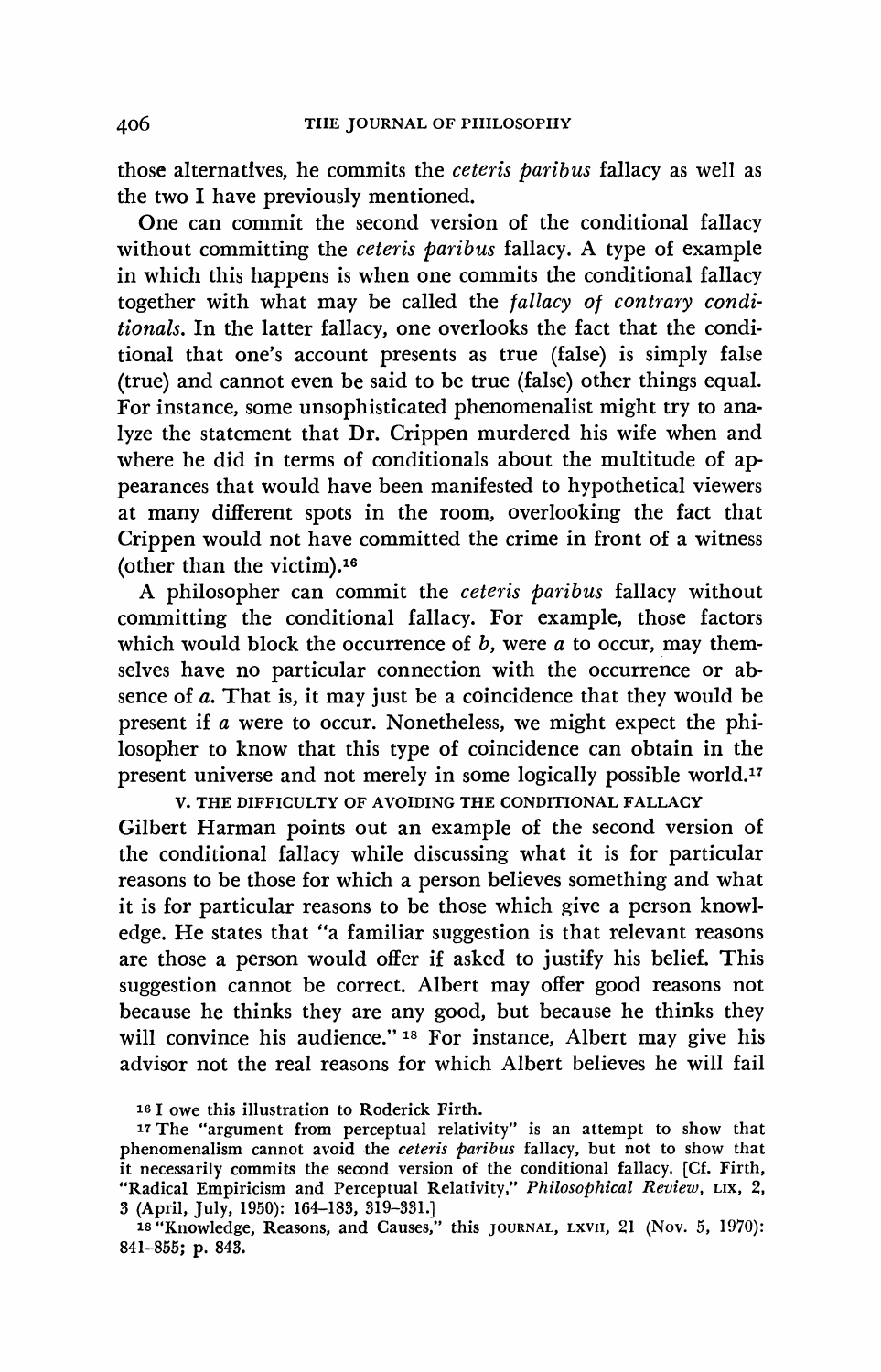**his ethics course, but those which he believes the advisor will find convincing.** 

**Harman continues by offering another objection which, in effect, points out an instance of version 1 of the conditional fallacy: "Nor is the analysis to be rescued by requiring that Albert be sincere. Being asked to justify his belief might lead Albert to reassess his reasons. This could lead him for the first time to appreciate his good reasons... . Only then could he be said to know that he was going to fail" (843).** 

**We shall see that, in spite of having detected several instances of the conditional fallacy, Harman goes on to offer an account that commits version 2 of the fallacy. This points up the need for an explicit description of the conditional fallacy. Without it, a philosopher may find himself occasionally committing the very same type of mistake he has been quick to spot in others. Thus, it is ironic but not entirely surprising that Harman, too, should fail to avoid the conditional fallacy.** 

**Harman is led into difficulty because he wishes to provide what he calls a "functional" rather than causal account of the connection between believing and the reasons that support one's believing, the reasons upon which it is based. According to Harman, explaining why someone believes something is like explaining why a nondeterministic automaton is in a particular state, where automata are sets of states functionally related to one another and to input and output. To specify an automaton as nondeterministic "is to specify the possible states of the automaton, possible input, and possible output, and what output can follow any given state and input" but not to employ causal language in the description (848, 850).** 

**Accordingly, when discussing what it is for a person to believe something for a set of reasons, Harman wishes to allow that the person may have several sets of reasons, each supporting that belief, but also wishes to avoid construing this as a case of causal overdetermination or of multiple causation. Harman offers, instead, the following suggestion:** 

**Other things equal, if a person believes a conclusion for certain reasons and becomes doubtful about those reasons, he becomes doubtful about the conclusion. "Other things equal" is meant to rule out the possibility . . . in which one acquires new reasons as one comes to doubt the old. The phrase must also be used to rule out [the analogue of] overdetermination and the analogue of multiple causation. In case there are several sets of reasons for which someone be-**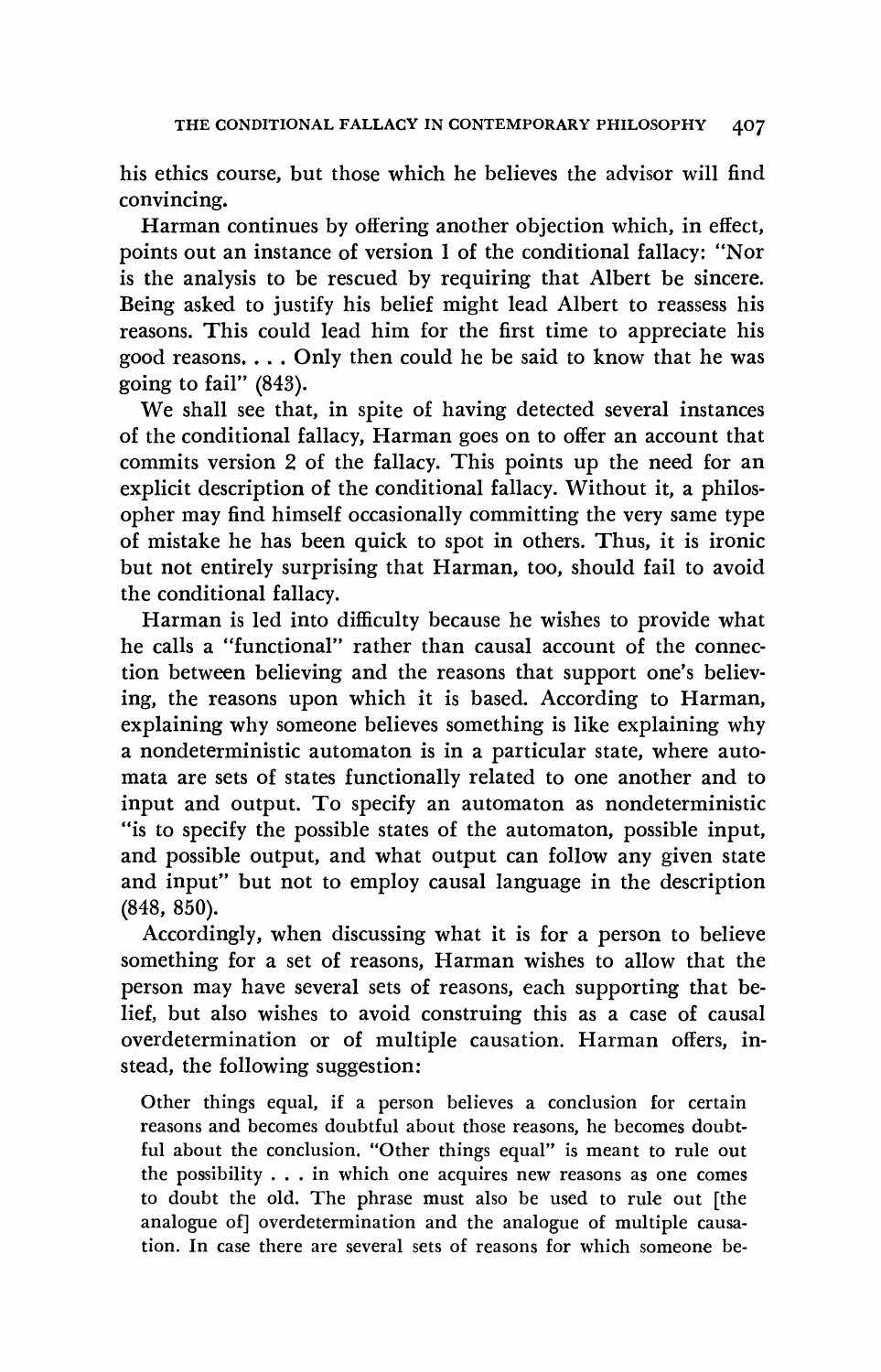**lieves something, he must become doubtful about all sets before becoming doubtful about his belief. The relevance of any of the sets is this: if he became doubtful of all the other sets, his belief would rest crucially on that set so that, if he should then become doubtful of it, he will become doubtful of his belief, other things equal. Any set of reasons supports someone's belief in a way that a subset of its legs may support a table (847/8).** 

**This suggests that Harman regards one or the other of the following conditionals as constituting an account of the claim that several sets of reasons each independently support a person's be**lieving that p:

- **C. For any one of the sets r, if (a) the person were doubtful of the reasons in all the sets except r, then (b) both (i) other things equal he would believe that p and would not doubt that belief, and (ii) if**  he were doubtful of the reasons in set  $r$  then other things equal he **would be doubtful of his belief that p.**
- $C<sub>2</sub>$  For any one of the sets  $r$ , if (a) the person were doubtful of the reasons in all the sets except  $r$  and were still to believe that  $p$ , then **(b') both (i') other things equal he would not doubt that belief and (ii) if he were doubtful of the reasons in set r then other things equal he would be doubtful of his belief that p.**

**The occurrence of the phrase 'other things equal' appears to be intended as an abbreviation, rather than as a device to avoid a completely "functional" account. But, in specifying when other things are not equal, Harman has overlooked the analogue of another type of causal context. If some of the real causes of a certain result had not been effective, then a factor that was not actually present in the situation might have occurred which would have prevented the remaining actual causes from producing the result. This is not overdetermination or multiple causation.** 

**For example, it may be that, if the legs in one of the sets supporting an old table had begun to fall off, this would have led someone who has been restoring the table to pick it up in order to turn it over for repairs, thereby simultaneously canceling the support of the remaining legs. Yet, in actuality, no legs collapsed and he did not pick up the table.** 

**Analogously, suppose that late last night, while pushing myself to prepare today's lecture in order to substitute for an ill colleague, I forced myself to work out four arguments presenting my reasons for a habitual atheism which I had not previously scrutinized. It may be that, if I were to begin doubting the premises of the first**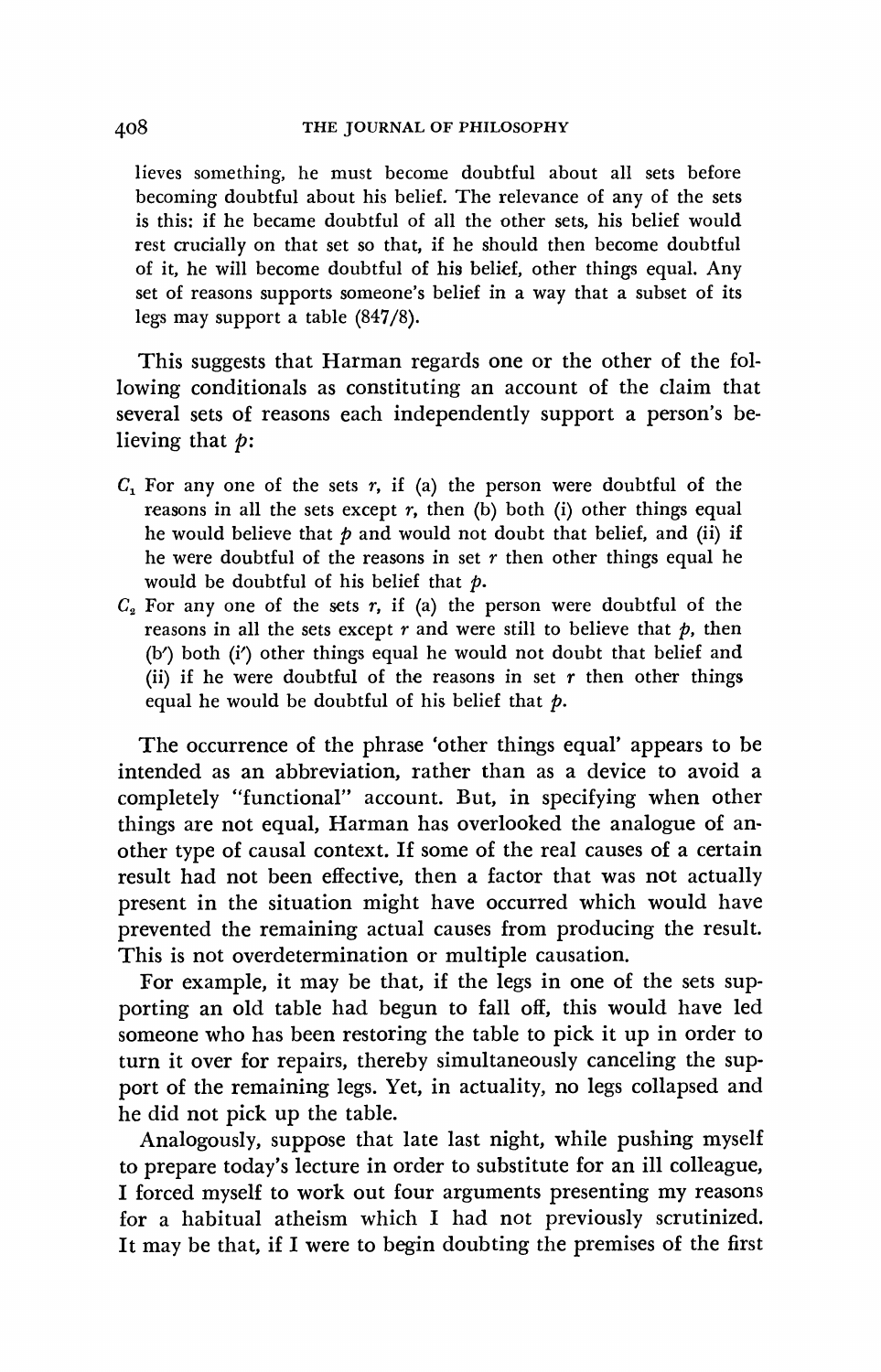**three arguments as I am now about to present them to the class, my doubts would lead to a heightened sense of fallibility. In conjunction with my recollection of the frame of mind in which I pulled the lecture together and my awareness that philosophy of religion is really not my field, this might make me refrain from continuing to count the premises of the fourth argument as having any force, even though I still regarded them as true. Those premises would then not support my atheism. (We may suppose that this would happen even though I would not give up my long-standing atheism on the spot, but would only omit that part of the lecture, while nonetheless beginning to have nagging doubts about whether to remain an atheist.) Yet imagine that I am not actually struck by any doubts about any of the arguments, and so none of these contingencies arise, and I simply continue to rest my atheism on all four arguments while presenting the lecture. In this example, the**  satisfaction of clause (a) in  $C_1$  and  $C_2$  would make clauses (i) and **(i'), respectively, fail to be satisfied. Therefore, Harman's own account of the way in which reasons support beliefs commits version 2 of the conditional fallacy.** 

**In his paper on the gypsy lawyer, Keith Lehrer raises a counterexample against Harman which depends on the power of emotion to overwhelm the influence of r and to make the person fail to**  believe  $p$  once all the additional sets of reasons are removed (cf. **311/2). But this type of objection defeats only interpretation**   $C_1$ <sup>19</sup> Moreover, it can be avoided if we alter  $C_1$  by bringing in

**Moreover, Lehrer's remark clashes with his own claim to have proved by his counterexample that if the person doubted the reasons outside set r then "it might even be that he would no longer appreciate the evidence if the belief were to fade" (123). This incorrectly implies that the antecedent of Harman's conditional includes the phrase, "and the person were to begin to doubt his belief that p." Lehrer seems to have confused the passage I have been discussing with one in which Harman speaks of a time at which a set of reasons first**  comes to support one's belief that  $p$ , or at which one reviews the reasoning which led one to the conclusion that p. Harman says that when a conclusion **is reached by reasoning then the mental or neurophysiological processes onto**  which the premises of the reasoning may be mapped themselves lead to belief in  $p$  "or would so lead if  $p$  were not already believed" (853/854). We may **note, however, that Harman's desire to utilize a purely functional approach is once again thwarted. For the above account of reaching a conclusion by reason-** 

**<sup>19</sup> In that earlier paper, Lehrer misrepresented clause (i) or clause (i') as**  saying of the person that r "would explain his belief that p" (311). In Knowl**edge, Lehrer instead treats such a clause as saying that r "would then sustain the belief" (124). If Lehrer intends 'sustain' to mean support, he thereby renders Harman's definition circular, for it was offered as an account of what it is for reasons to support belief; if Lehrer intends 'sustain' in a causal sense, he overlooks Harman's express desire to avoid a causal account of these relations.**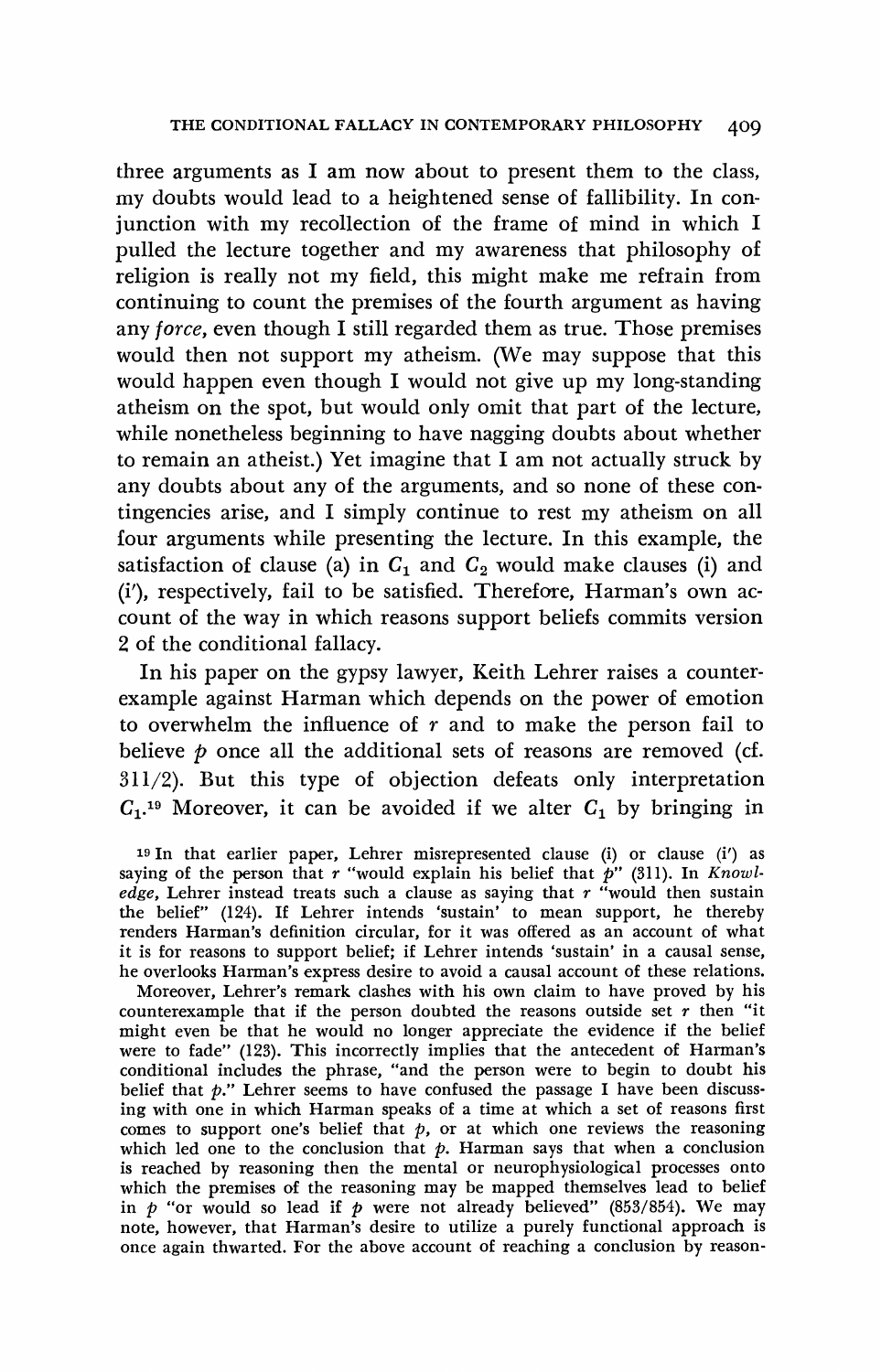**causal considerations (pace Harman) and adding to its antecedent**  the phrase, "and the person's believing that  $p$  were not determined **by emotional factors (other than any which are claimed to exist in claiming that p)." But even this change fails to defeat my counterexample, since a heightened sense of fallibility can hardly be called an emotional factor.** 

**One might try to evade my objection by adding to the ante**cedents of  $C_1$  and  $C_2$  either the phrase, "and the person were not to doubt that r is strong enough to support believing that  $p$ ," or **the phrase, "and the person were not to doubt that r provides good reason(s) for believing that p." But the former addition renders the account circular, inasmuch as it was intended as an account of support for one's believing that P. And either addition will reintroduce the difficulty that satisfying the condition might lead the person for the first time to appreciate his good reasons.** 

In his later book, *Thought*,<sup>20</sup> there is no passage corresponding **to the above conditional account of support, and Harman's defense of a functional approach remains to that extent incomplete. Moreover, an instance of the second version of the conditional fallacy appears in Thought when Harman gives a list of necessary and sufficient conditions for coming to know something by inference. In keeping with a functional viewpoint, Harman suggests that inference is "a change that can be described simply by mentioning what beliefs are given up and what new beliefs are added" (169). "Our 'premises' are all our antecedent beliefs; our 'conclusion' is our total resulting view" (159). He then suggests as a necessary condition for a person, say, Mary, to come to know something by inference** 

**. . . not that the actual premises of the inference (everything Mary believes ahead of time) be known to be true but only that the inference remain warranted when the set of antecedent beliefs is limited to those Mary antecedently knows to be true and continues to know after the inference (170).** 

**Harman appears to be requiring that the following conditional be true: If Mary were to have-among all the beliefs she actually has-only those which she antecedently knows and continues to** 

**ing specifies what would happen and thus goes beyond merely specifying-as we do for nondeterministic automata-what could happen. So the account is**  susceptible to counterexamples similar to those which I brought against  $C_1$ and  $C_{2}$ .

**<sup>20</sup> Princeton, N.J.: University Press, 1973.**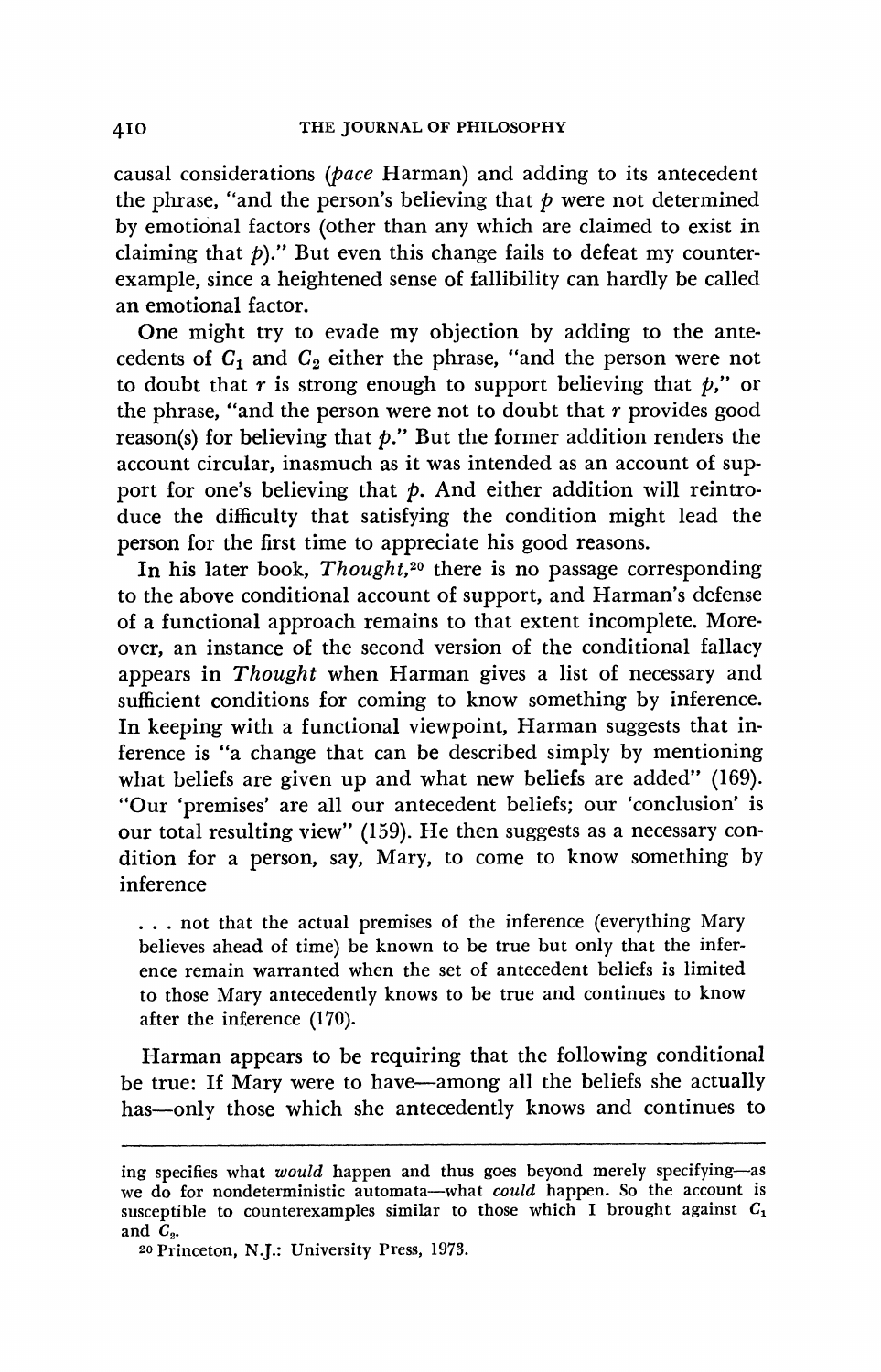**know after the actual inference and were to make a (substitute) inference to the conclusion(s) of her actual inference, then her (substitute) inference would be warranted.** 

**As a counterexample, suppose that Mary is on a vacation safari and falsely believes f: 'Mary sees a dinosaur moving along the edge of a high plateau above her'. After forming this false belief, she comes both to believe the false statement g: 'Someone now has a true belief concerning the present whereabouts of dinosaurs now living on land', and simultaneously (or subsequently) comes to know h: 'Mary believes g'. Harman is committed to speaking of h as part of what Mary has "inferred," but his conditional incorrectly prevents us from saying that Mary knows h. For satisfaction of the antecedent would remove the false "premise" f (or g), and we may presume that the resulting substitute inference to "conclusion" h is not warranted by Mary's remaining true beliefs.21** 

## **VI. THE CONDITIONAL FALLACY IN ETHICS**

**Treatments of prima facie obligations sometimes commit the first version of the conditional fallacy. For example, philosophers sometimes explain the statement that person S has a prima facie moral**  obligation to do action  $A$  as follows: Doing  $\overline{A}$  would be what  $S$ **morally ought to do, all things considered (or would be the morally right thing for S to do), if S were to have no moral obligations to perform any alternative action. However, Socrates takes himself to have, among his various moral obligations, a moral obligation to teach Alcibiades during the symposium, as well as a moral obligation not to harm him physically during the proceedings, and we wish to speak of these as prima facie obligations (even if they are also part of what Socrates morally ought to do, all things considered). But if the obligation not to harm Alcibiades physically were missing, it would have to be absent for a reason, and this might very well be a reason that would remove the other obligation as well, e.g., Alcibiades' total absence from the occasion or his insanely attempting to assassinate Socrates.22** 

**Another example of the conditional fallacy in ethics appears in the course of John Rawls's attempt to find a constant sense for the term 'good'. Rawls defines a person's real good by reference to what** 

**<sup>21</sup>Harman might respond that, although Mary knows h upon inferring it, she does not come to know h by the inference. However, his functional description of inference offers no means of drawing such a distinction.** 

**<sup>22</sup>An alternative account of prima facie obligation provided by W. D. Ross also commits the conditional fallacy. Cf. my "Prima Facie Duty," this JOURNAL, LXII, 11 (May 27, 1965): 279-287.**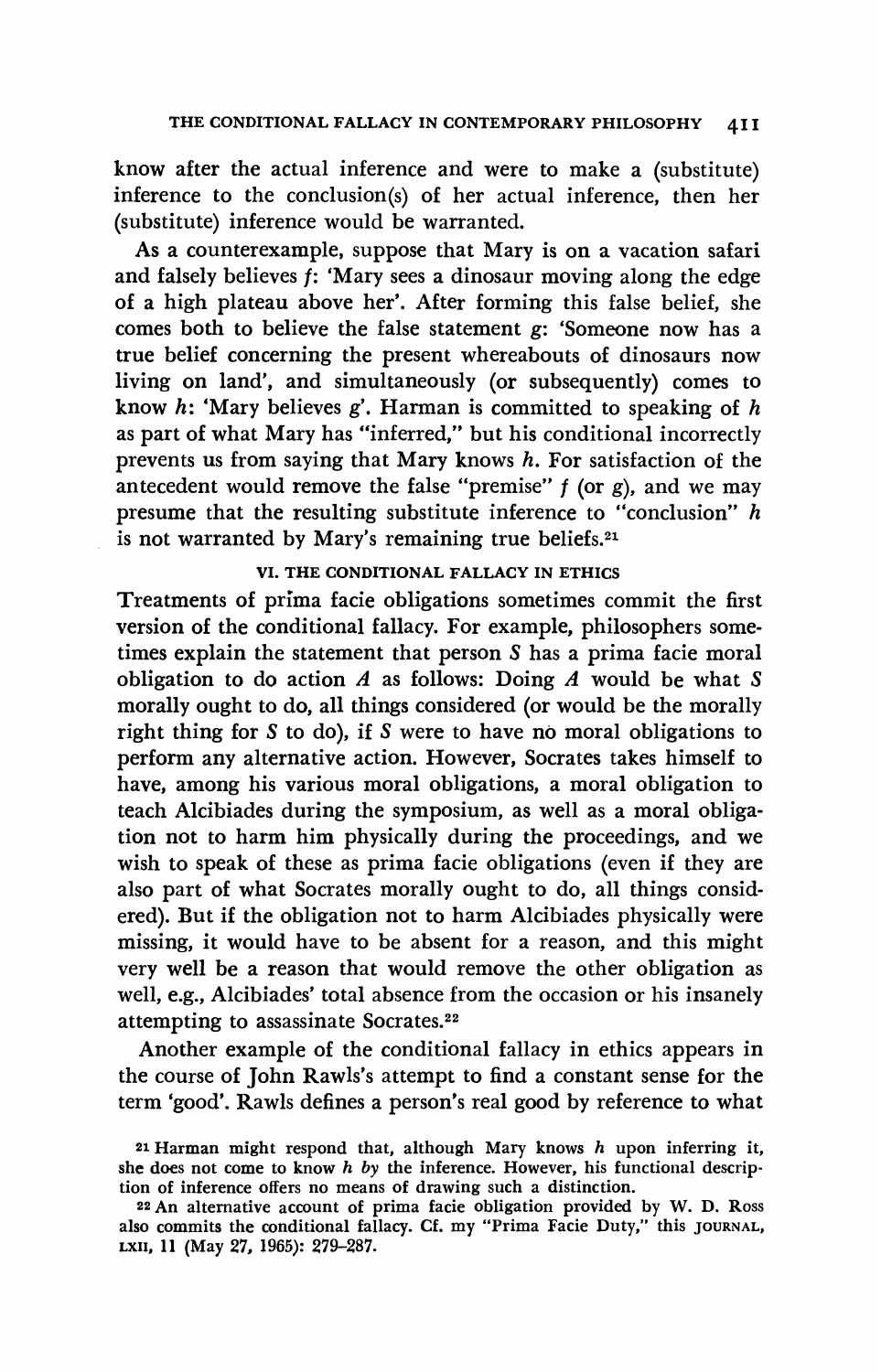**is for that person the most rational plan of life given reasonably favorable circumstances; he lists as a necessary condition for the most rational plan of life that it would be chosen by the person if that person were to have full deliberative rationality.23 But in defining full deliberative rationality, Rawls requires "that there are no errors of calculation or reasoning, and that the facts are correctly assessed . . . also that the agent is under no misconceptions as to what he really wants" (417). Satisfaction of the antecedent in Rawls's conditional entails that, in the hypothetical situation, the person would have the competence involved in complete deliberative rationality and know that he has it, and would not, for example, be out of touch with his desires in a way that can be overcome only through psychotherapy. Since it is irrational to plan to obtain something when one knows that one already has it, the conditional incorrectly leads us to say that it is not part of a rational plan of life (and thus not part of anyone's real good) to come closer to deliberative rationality by, for example, seeking psychiatric help.** 

**Rawls cannot answer that one's psychological limitation is a relevant fact concerning which one deliberates in the hypothetical situation. For it would no longer be a fact, thanks to the very description of that situation. Thus, the definition at most allows that it is good to keep the competence involved in full deliberative rationality when one already has it and incorrectly implies that it is not an intrinsic good to know what one really wants, and in that respect not an intrinsic good to know oneself.24** 

**The subjective version of the ideal-observer theory presents definitions of evaluative terms which take forms similar to the follow**ing: "X is good" means that, if I were to have characteristics  $C_1$ ,  $\ldots$ ,  $C_n$ , then I would have reaction  $R_1$  to X; and "X is bad" means that, if I were to have characteristics  $C_1, \ldots, C_n$ , then I would have reaction  $R_2$  to X. Moreover, as a way of attempting to ac**knowledge that the two value claims are mutually exclusive, such**  a theory treats  $R_1$  and  $R_2$  as mutually exclusive reactions.

Given the way  $C_1, \ldots, C_n$  are usually described in such accounts, **it is possible to find occasions on which people would commonly grant that a certain inconvenience or suffering they undergo, s, is good, on balance, because it helps them to come closer to possessing**  certain of the personal characteristics,  $C_1, \ldots, C_n$ , for example, **impartiality, awareness of the facts, vivid imaginativeness. They** 

**<sup>23</sup>Cf. A Theory of Justice (Cambridge, Mass.: Harvard, 1971), pp. 404-409.** 

**<sup>24</sup> For further discussion, see my "Rawls, Brandt, and the Definition of Ra**tional Desires," Canadian Journal of Philosophy, viii, 2 (June 1978).